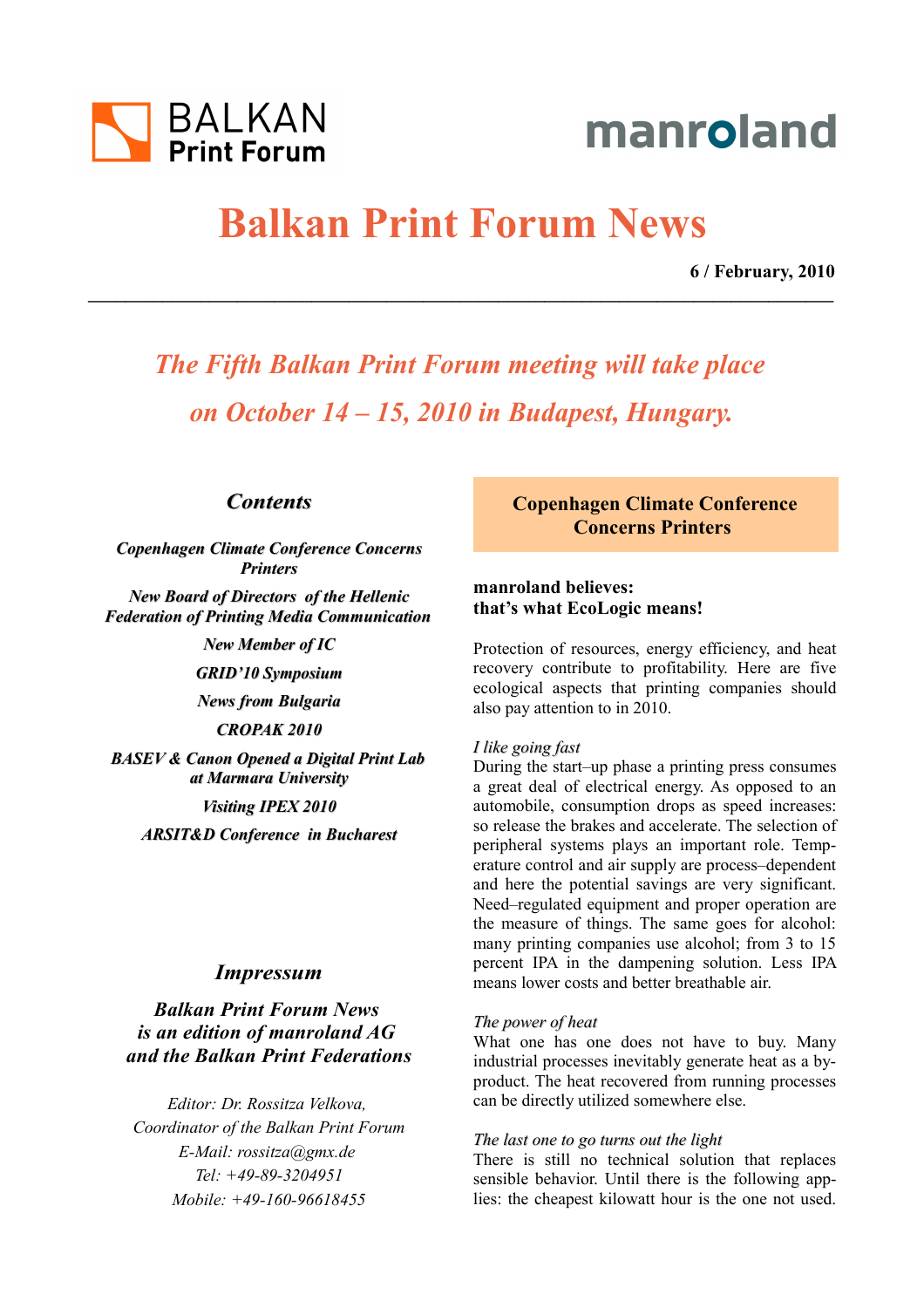

Power your company with green energy. Low–emission regenerative energy benefits the environment and reduces your ecological footprint.

### *I can't see the woods for the trees*

There is no such thing as Pantone blossoms and HSK flowers. But there are inks made from renewable raw materials. Mineral oil is a finite raw material but bushes, flowers, etc. grow again every year. And thanks to FSC and PEFC, paper produced from wood grown in sustainable forests is available.



*Ecological Printing © manroland*

### *Bakery or printing plant?*

Low-emission powder spraying is achievable through applying the minimum amount of powder needed and powder extraction. With modern powder extraction systems you can reduce powder emissions at the workplace of your printers by up to 90 percent.

*manroland has the fifth color: CMYK + GREEN. © manroland*

### **CMYK + GREEN**

manroland offers the fifth color: CMYK plus green. A modern printed product is always green. In addition to CMYK, ecologic responsibility should also be included on every print sheet. manroland call this CMYK+GREEN.

CMYK+GREEN does not mean additional production costs for the printer. Quite the contrary. Ecology and sustainability give the customer added efficiency. Protection of resources and energy efficiency in particular can generate substantial savings.

manroland offers comprehensive technologies, processes, and innovations to help the printers increase their profitability while improving the life cycle assessment. With CMYK+GREEN every customer has the answer to two basic requirements: printed products at affordable prices and printed products with a good eco balance.



*Overview of potential savings through efficient use of environment–friendly technologies with a six–color ROLAND 700 HiPrint LV printing 38 million sheets per year with 8,500 sheets per job and 20 jobs per day. © manroland*



*Further information can be found in manroland broshures.*

*Info: manroland AG*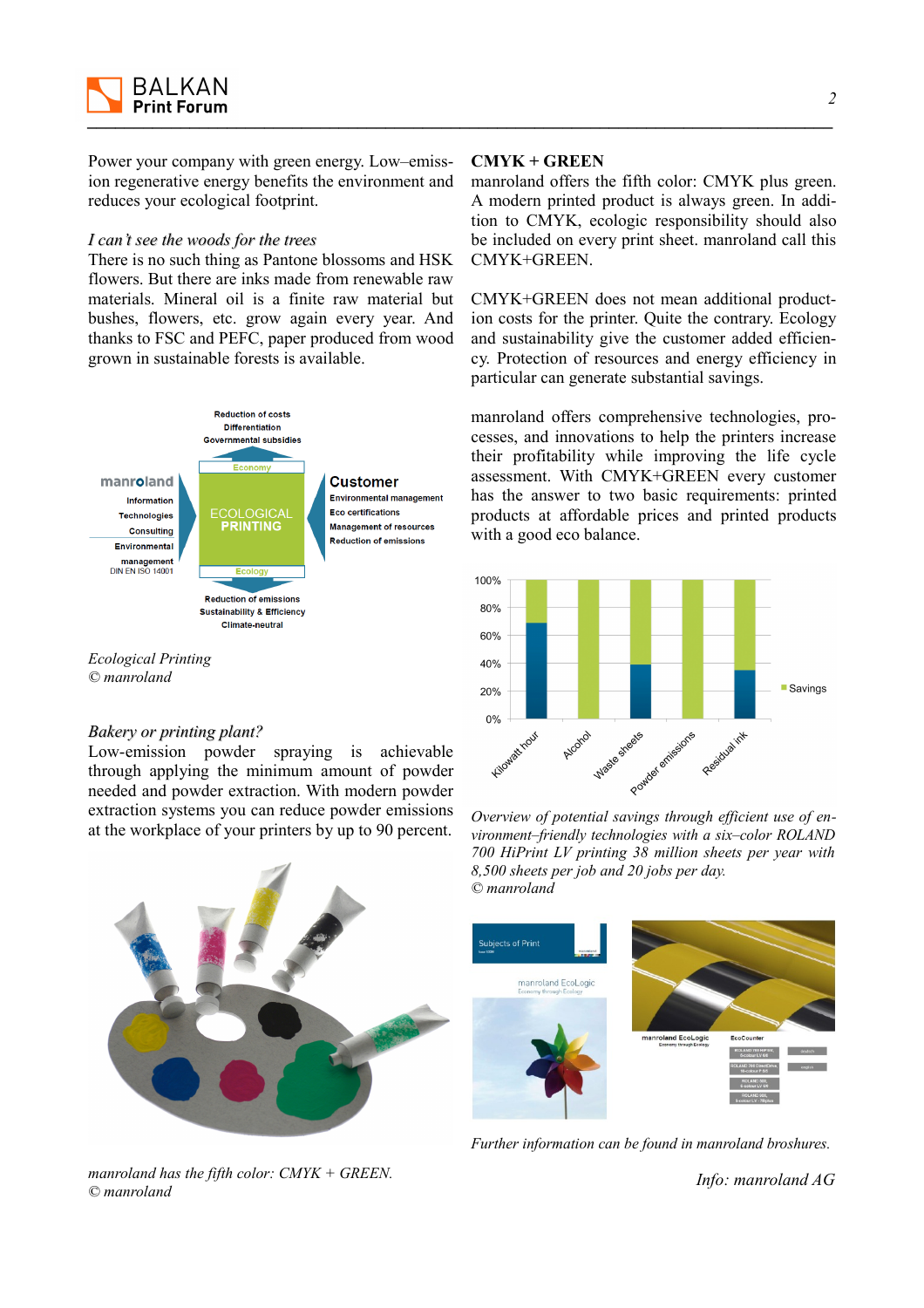

# **New Board of Directors of the Hellenic Federation of Printing Media Communication**

A new Board of Directors has been elected at the last General Assembly of the Hellenic Federation of Printing Media Communication, which took place on November 30, 2009.

The members of the new Board of Directors are:

| <b>KOKKORIS Gregory</b> | President                           |
|-------------------------|-------------------------------------|
| PLETSAS Kostas          | Vice-President                      |
| ZARAVINOS Nikitas       | General Secretary                   |
| <i>ARVANITIDES</i>      |                                     |
| <b>Thomas</b>           | <b>Substitute General Secretary</b> |
| KEFALOU Irene           | Cashier                             |
| <b>GASTERATOS Nikos</b> | Substitute cashier                  |
| <i>PANAGIOTOPOULOU</i>  |                                     |
| Katherine               | Adviser                             |
|                         |                                     |



*Mr. Gregory KOKKORIS, the new President of the Hellenic Federation of Printing Media Communication*

During the first meeting of the Board on December 9, 2009, the members decided to share the responsibilities, concerning educational and industrial themes, the organisation of meetings and the communication abroad. Mr. Thomas Arvanitides and Mr. Nikos Gasteratos will be responsible for the international matters.

The New Year **annual celebration meeting**, will be held on February 8<sup>th</sup> at the ELECTRA PALACE HO-TEL in Athens. This meeting is addressed to all members of the Hellenic Federation of Printing Media Communication and to the suppliers of the printing industry. During the celebration the members will have the opportunity, to discuss about the latest news and important developments in the printing industry. This traditional meeting is gathering several hundreds of members and suppliers and it is always one of the most successful events.

> *Info:Hellenic Federation of Printing Media Communication*

## **New Member of IC**

Since December 2009 the University of Chemical Technology and Metallurgy, Sofia, Bulgaria, became a member of the International Circle of Educational Institutes for Graphic Arts Technology and Management (IC).

IC is a free association of institutions with educational and research aims in the field of visual mediaand acts as:

– a platform for the exchange of knowledge and cultural issues.

– gives a mutual presentation and comparison of institutions, as well as contact with printing and publishing businesses, suppliers and organizations.

– presents the pportunity for cooperative relationships between directors, educators and students of the various member institutions.

*For more information: http://www.hdm-stuttgart.de/international\_circle*

> *Info: University of Chemical Technology and Metallurgy, Bulgaria*

# **GRID'10 Symposium**

The 5th International symposium on Graphic Engineering and Design GRID'10 will take place in Novi Sad, November, 11 – 12, 2010.

The Fifth professional and scientific symposium Grid '10 aims to continue the exchange of experi-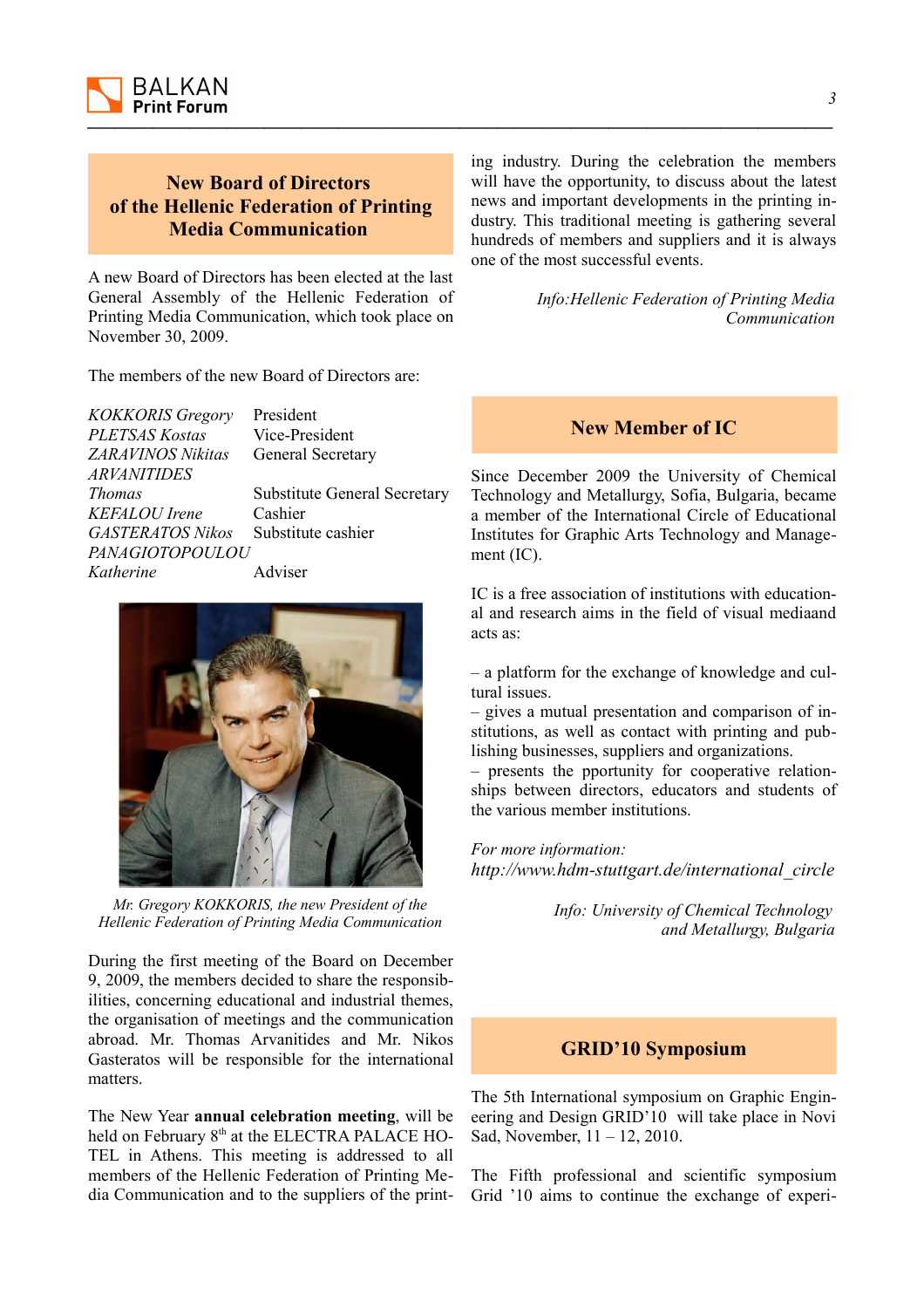

ence among scientific workers, researchers, experts and professionals working in the graphic industry in Serbia and abroad. The symposium will include presentations of scientific works and achievements of reputable graphic arts companies from all over the world.

### *Paper submission:*

Researchers and scientists from academic institutions, consultants and professionals working for the graphic industry and all interested in the subject are invited to submit papers for Grid '10.

Papers can be submitted by sending the filled in registration form to the following adress:

> *Fakultet tehničkih nauka Grafičko inženjerstvo i dizajn Trg Dositeja Obradovića 6 21 000 Novi Sad, Serbia*

The filled in registration forms can also be sent to the e-mail:

*grid@uns.ac.rs*

Registration forms can be found at the department's website:

www.grid.uns.ac.rs

Papers should be submitted in english. Guidelines for writing and submitting the papers can be found at the department's website.

*Symposium participation fee:* For authors: 10 000 din (100  $\epsilon$ ) For other participants: 5 000 din (50  $\epsilon$ )

*For more information: www.grid.uns.ac.rs*

*Info: Department for Graphic Engineering and Design, University of Novi Sad*

### **News from Bulgaria**

In December 2009 a **Joint Activity Agreement** was signed between the Printing Industry Union of Bulgaria and the University of Chemical Technology and Metallurgy (UCTM), Department of Chemical Technology of Wood and Graphic Arts.

The parties have agreed to join their efforts and sources for training of specialized stuff in the field of printing and publishing. The fulfillment of this agreement should guarantee the increasing of the production quality for the members of Union and the improving of the quality of education for the students in UCTM.

*Info: Printing Industry Union of Bugaria*



Following the tradition the Institute for Packaging and Graphic Arts, Tectus d.o.o. and Ambalaža trade journal are organizing the CROPAK Annual Award for the best packaging on the Croatian market.

Deadline for accepting entries is April 9, 2010. The CROPAK 2010 Award Ceremony will be held on May 7, 2010 in Hotel Park, Rovinj, Croatia.

Rules, Regulations and Entry Form you can find on: *http://www.ambalaza.hr/hr/festa/festa10/cropak10/*

*Info: TECTUS, Croatia*

# **BASEV & Canon Opened a Digital Print Lab at Marmara University**

Having already completed its first year of establishment, Canon Eurasia, started an important project which will contribute to the education of qualified workforce needed by the Turkish printing industry, and which will support the companies in this sector regarding productivity.